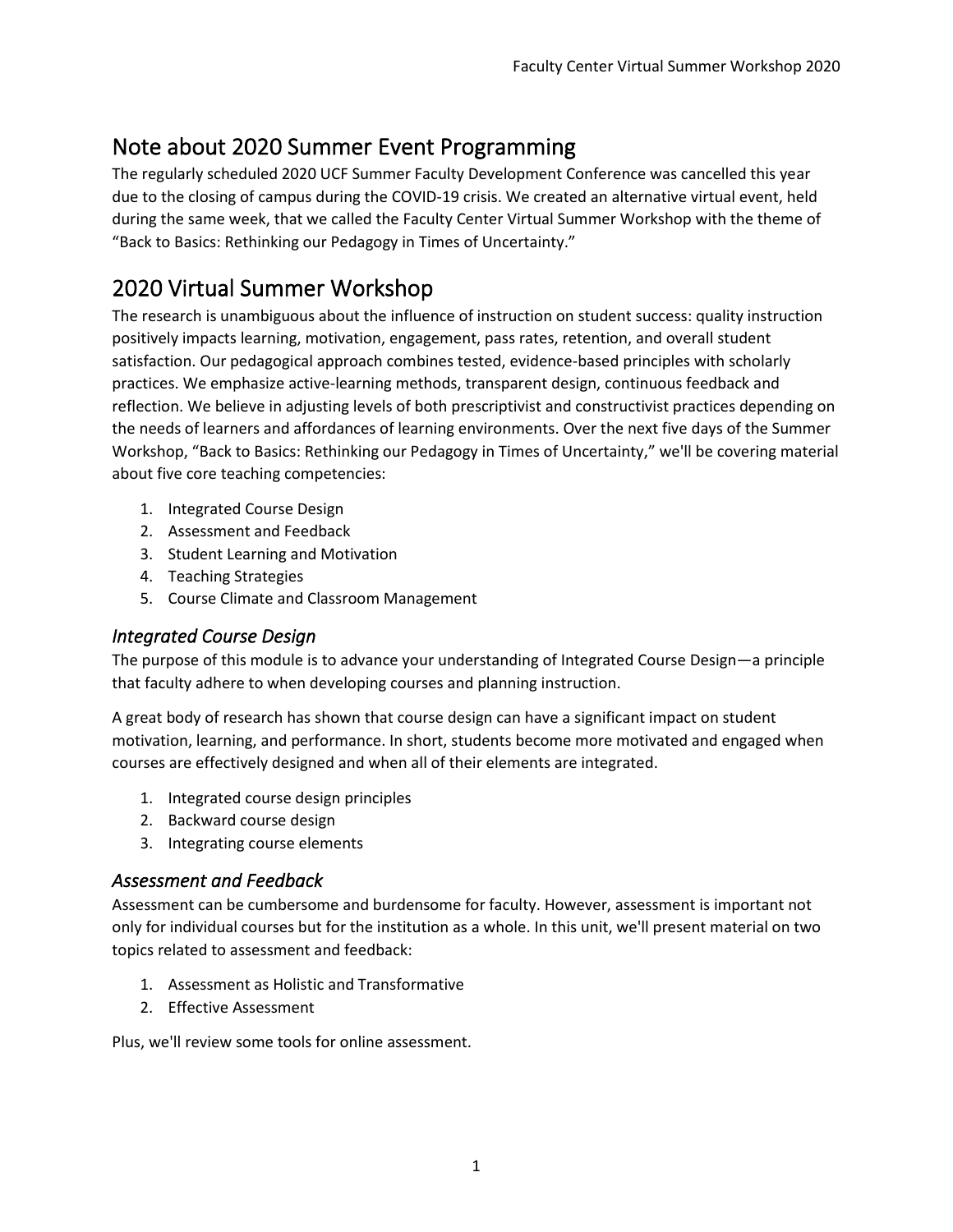### *Student Learning and Motivation*

Many factors influence the choices that teachers make when approaching their craft, including the unique characteristics of our disciplines, our conceptions about teaching and learning, the situational factors of specific classes, as well as our perceptions of those factors. In this module, we will address the "conceptions of teaching and learning" component of the framework by John T. E. Richardson, and we will attempt to broaden our understanding of human learning and motivation in order to have a greater impact on student engagement.

- 1. Principles of learning
- 2. Key ideas from the science of learning
- 3. The cognitive development of undergraduates
- 4. Motivation for learning
- 5. Learning principles for the online environment

#### *Teaching Strategies*

After you have developed and articulated your intended learning outcomes for students and designed assessments to measure those outcomes, you will be ready to choose assignments and activities that help students practice using the knowledge and skills they will need to demonstrate their new understanding. The purpose of this module is to give you an opportunity to explore various evidencebased pedagogies that support student learning and to identify strategies that you can implement to help your students achieve the intended outcomes.

In this module, we describe 5 types of teaching strategies and the 3 structures that support them. Explore what interests you most and think about how you could implement these strategies in your course(s).

- 1. Strategies
	- a. Interactive lecture
	- b. Writing to learn
	- c. Discussion
	- d. Inquiry
	- e. Experiential learning
- 2. Structures
	- a. Collaborative learning
	- b. Flipped classroom
	- c. Teaching strategies for the online environment

#### *Course Climate and Classroom Management*

In this unit, we'll present material on five major issues related to building an environment that promotes learning:

- 1. Course climate
- 2. Inclusive teaching
- 3. Teaching the iGeneraton
- 4. Classroom incivility
- 5. Climate and civility in the online environment